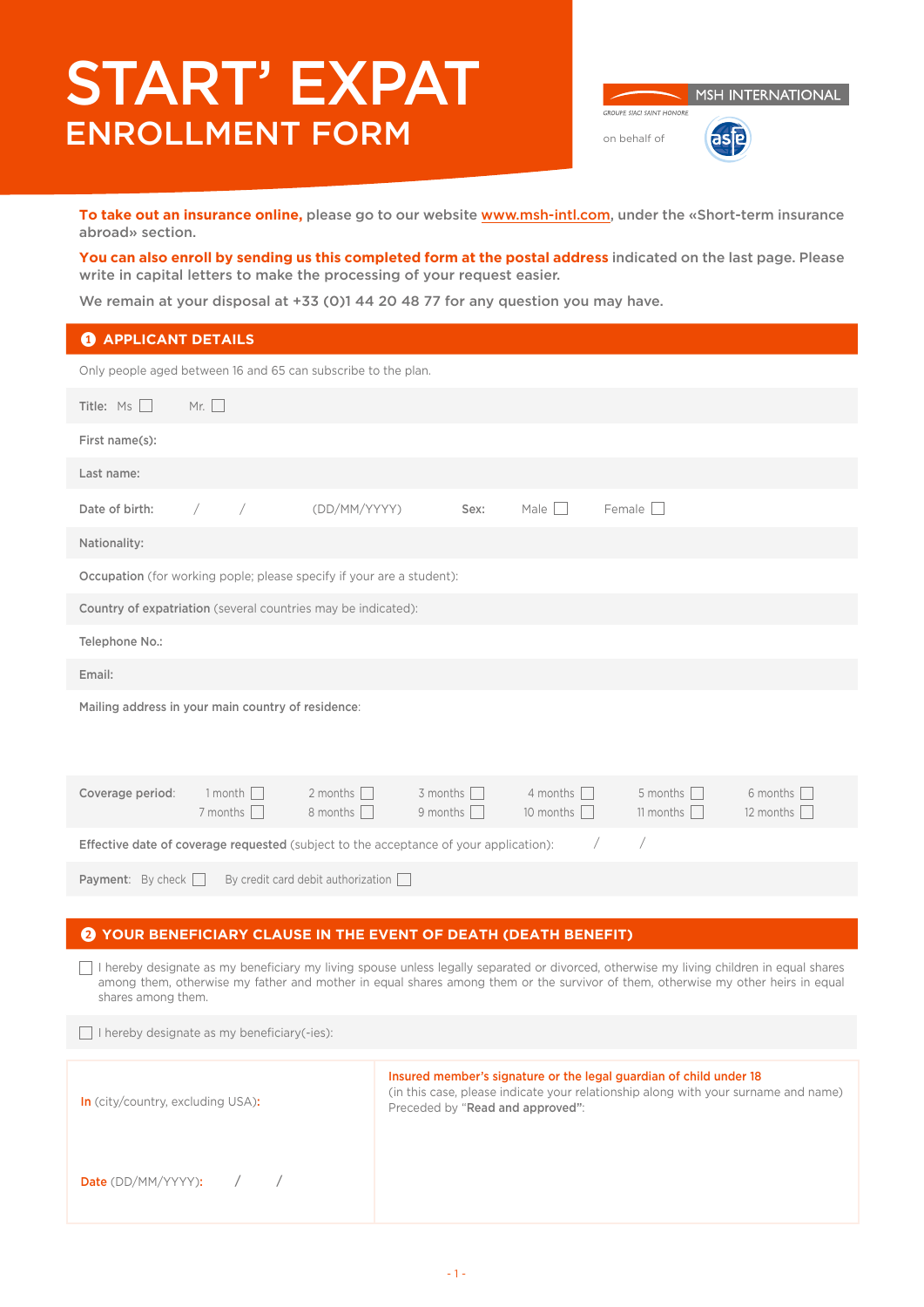| <b>8 MEDICAL QUESTIONNAIRE</b>                                                                                                                                                                                                                                                                                                                                                                                                                                                 |                                                                                                                                                                                              |              |                                          |  |
|--------------------------------------------------------------------------------------------------------------------------------------------------------------------------------------------------------------------------------------------------------------------------------------------------------------------------------------------------------------------------------------------------------------------------------------------------------------------------------|----------------------------------------------------------------------------------------------------------------------------------------------------------------------------------------------|--------------|------------------------------------------|--|
| Please write in capital letters.                                                                                                                                                                                                                                                                                                                                                                                                                                               |                                                                                                                                                                                              |              |                                          |  |
| Mr. $\Box$<br>Title: Ms                                                                                                                                                                                                                                                                                                                                                                                                                                                        |                                                                                                                                                                                              |              |                                          |  |
| First name(s):                                                                                                                                                                                                                                                                                                                                                                                                                                                                 |                                                                                                                                                                                              |              |                                          |  |
| Last name:                                                                                                                                                                                                                                                                                                                                                                                                                                                                     |                                                                                                                                                                                              |              |                                          |  |
| Date of birth:<br>$\sqrt{2}$<br>(DD/MM/YYYY)                                                                                                                                                                                                                                                                                                                                                                                                                                   | Male    <br>Sex:                                                                                                                                                                             | Female       |                                          |  |
| Nationality:                                                                                                                                                                                                                                                                                                                                                                                                                                                                   | Height (cm):                                                                                                                                                                                 | Weight (kg): |                                          |  |
|                                                                                                                                                                                                                                                                                                                                                                                                                                                                                |                                                                                                                                                                                              |              |                                          |  |
| IF YOU ANSWER YES TO ANY OF THE QUESTIONS BELOW:<br>Please provide all details deemed useful (dates, medical grounds, carry-over effects, therapy, duration, etc)<br>on an additional page that you will date, sign and send along with your application in a sealed envelope for medical confidentiality reasons,<br>for the attention of the Consulting Physician.                                                                                                           |                                                                                                                                                                                              |              |                                          |  |
| Over the past 10 years, have you been hospitalized or undergone surgery (other than removal of the appendage,<br>amygdala, adenoids and wisdom teeth)?                                                                                                                                                                                                                                                                                                                         |                                                                                                                                                                                              |              | $YES$ NO                                 |  |
| Have you been, or are your currently under medical supervision (therapy, medical care, prescribed medication)?                                                                                                                                                                                                                                                                                                                                                                 |                                                                                                                                                                                              |              | $YES \nightharpoonup NO$                 |  |
| Have you ever suffered from an illness condition or accident that required medical supervision for more than<br>30 consecutive days?                                                                                                                                                                                                                                                                                                                                           |                                                                                                                                                                                              |              | $YES \nightharpoonup NO \nightharpoonup$ |  |
| Are you scheduled to undergo a medical procedure or surgery and/or a medical examination and/or a medical<br>treatment of any kind (psychology, psychiatry, physiotherapy, radiotherapy, speech therapy, chemotherapy, dental<br>treatment, drug treatment, etc) in the next 12 months?                                                                                                                                                                                        |                                                                                                                                                                                              |              | $YES$ NO                                 |  |
| Have any of your medical or viral test yielded abnormal results?<br>$YES \nightharpoonup NO$                                                                                                                                                                                                                                                                                                                                                                                   |                                                                                                                                                                                              |              |                                          |  |
| I hereby testify that the foregoing declarations are accurate, complete and fair. I have been informed and I accept that any intentional<br>withholding of significant information or proven false declaration that might mislead the Association's insurers may lead to the<br>cancellation of the insurance cover and to the reduction of benefits in accordance with the provisions of Articles L. 113-8 and L 113-9 of the<br>French Insurance Code (Code des Assurances). |                                                                                                                                                                                              |              |                                          |  |
| In (city/country, excluding USA):                                                                                                                                                                                                                                                                                                                                                                                                                                              | Insured member's signature or the legal guardian of child under 18<br>(in this case, please indicate your relationship along with your surname and name)<br>Preceded by "Read and approved": |              |                                          |  |
| $\sqrt{2}$<br>Date (DD/MM/YYYY):<br>$\sqrt{2}$                                                                                                                                                                                                                                                                                                                                                                                                                                 |                                                                                                                                                                                              |              |                                          |  |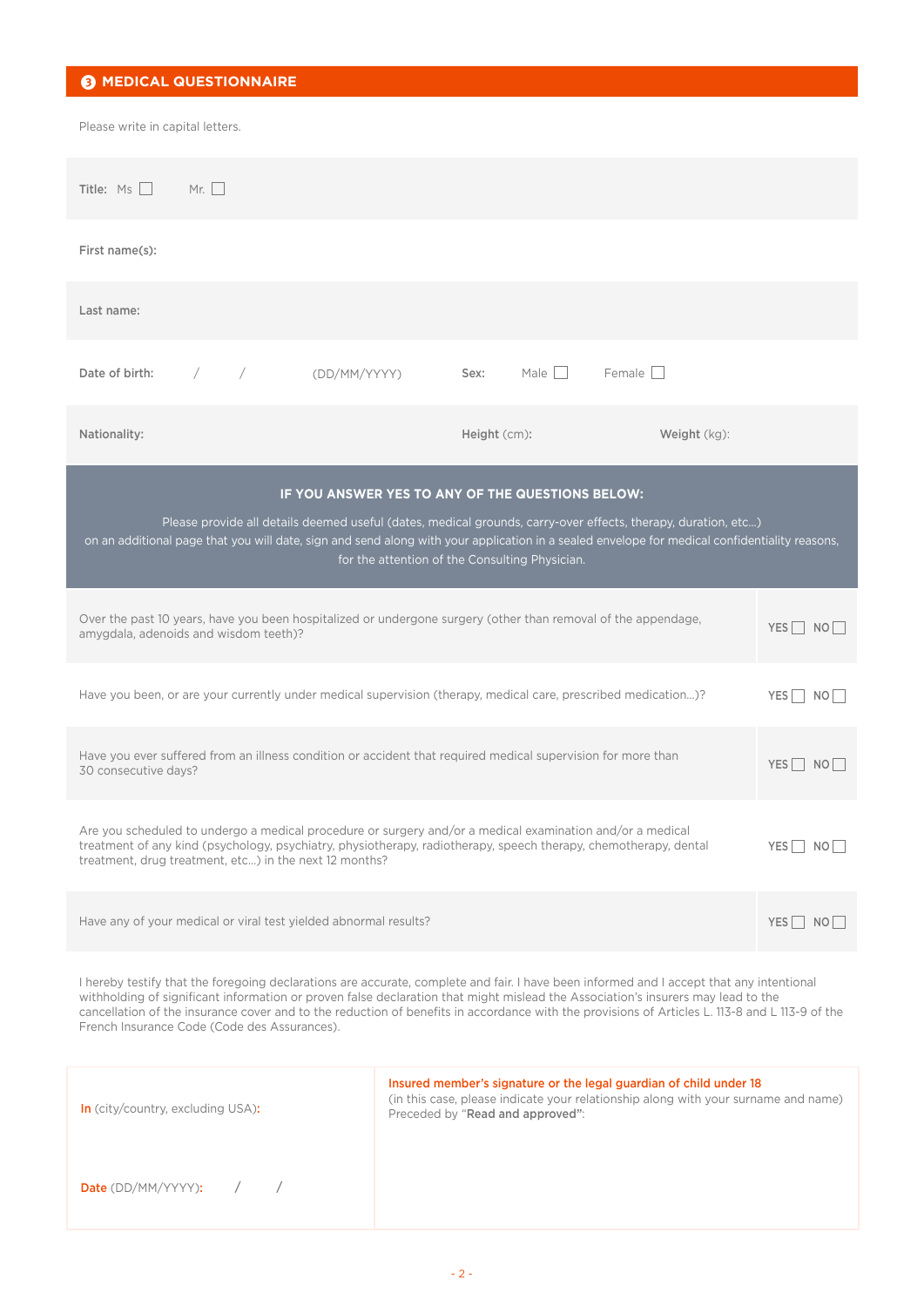## 4 **SIGNATURE AGREEMENT OF THE ENROLLMENT FORM**

**I HEREBY REQUEST** coverage with ASFE (Association of Services for Expatriates), an association governed by the French law of 1901 on associations, which registered office is located Immeuble Season - 39 rue Mstislav Rostropovitch - 75815 Paris cedex 17, France, and also request to be covered under the insurance agreements underwritten by ASFE with the following insurance companies:

• AXA FRANCE VIE, fors Healthcare coverage

• EUROP ASSISTANCE, for the Medical Assistance & Repatriation coverage, Death & Disability coverage, Third-Party Liability coverage and Rental Civil Liability coverage

#### **I HEREBY ACKNOWLEDGE THE FOLLOWING:**

- I understand the advice given by MSH INTERNATIONAL and agree to follow it. MSH INTERNATIONAL is a French brokerage company (registered with the ORIAS under No. 07 002 75) which designs and manages ASFE's entire range of insurance plans on its behalf, including the START'EXPAT plan.
- I have read and agree to the provisions of the general terms & conditions of START'EXPAT that constitute an information guide, from which I have kept a copy, I agree to the specific terms and conditions of this application file. I acknowledge that I have read about my opting-out right.
- I have been informed that my telephone conversations with the administration teams of MSH INTERNATIONAL may be recorded for internal management purposes and with a view to improving services. I may access these records by writing to MSH INTERNATIONAL – Gestion ASFE – 23 allées de l'Europe, 92587 Clichy Cedex France and attaching a document of identification to my request. Each record is kept for a 90-day period.
- I hereby acknowledge that enrollment to ASFE does not exempt me from any premium payable under any mandatory scheme to which I may be eligible.
- I have been informed that no payment will be made, whether directly or indirectly, to countries subject to sanctions, as provided, for example, by the United Nations, the Office of Foreign Assets Control (OFAC) of the US Department of the Treasury or the European Union.
- I acknowledge that I have received all the information related to the processing of personal data protection and that I have expressly agreed that, if I live outside the European Union and in order to benefit from an international healthcare coverage, my data may be transferred to healthcare providers located in third countries outside the European Union guaranteeing a level of protection different from the one provided by the GDPR.
- I understand that if I subscribe by email sending my signed and scanned enrollment file, I will have to keep the original enrollment file during all the duration of my membership at MSH INTERNATIONAL. I acknowledge that the original enrollment form can be asked for at any time. If I cannot provide it when asked, a lapse of coverage will apply.
- **I EXPRESSLY AGREE THAT**, to benefit from the healthcare benefits of my plan, my data may be transferred to third countries outside the European Union guaranteeing an appropriate level of protection or subject to the use of adapted safeguards such as the signature of standard data protection clauses adopted by the European Commission, or based on the derogations provided for in Article 49 of Regulation 2016/679, known as General Data Protection Regulation..

**I HEREBY AUTHORIZE** MSH INTERNATIONAL to receive on my behalf reimbursement statements for hospitalization expenses paid for me by direct payment agreement.

**I HEREBY TESTIFY** that the foregoing declarations are accurate complete and faire. I have been informed and I accept that any intentional withholding of significant information or proven false declaration that might mislead MSH INTERNATIONAL may result in the cancellation of the insurance cover and to the reduction of benefits in accordance with the provisions of Articles L. 113-8 and L. 113-9 of the French Insurance Code (Code des Assurances).

| <b>In</b> (city/country, excluding USA): | Insured member's signature or the legal guardian of child under 18<br>(in this case, please indicate your relationship along with your surname and name)<br>Preceded by "Read and approved": |
|------------------------------------------|----------------------------------------------------------------------------------------------------------------------------------------------------------------------------------------------|
| <b>Date</b> (DD/MM/YYYY): $\qquad$ /     |                                                                                                                                                                                              |

### **6** CREDIT CARD AUTHORIZATION FORM

I hereby authorize MSH INTERNATIONAL / ASFE to debit my credit card for the amount of my insurance, premium, i.e: Cardholder's details:

| Type of credit card:               | Visa | Mastercard | Amexl                                                                                                                                                                                        |
|------------------------------------|------|------------|----------------------------------------------------------------------------------------------------------------------------------------------------------------------------------------------|
| Card number:                       |      |            |                                                                                                                                                                                              |
| Expiration date: /<br>(DD/MM/YYYY) |      |            | Card Validation Code:<br>(last three digits on the back of your card, excluding Amex)                                                                                                        |
| In (city/country, excluding USA):  |      |            | Insured member's signature or the legal guardian of child under 18<br>(in this case, please indicate your relationship along with your surname and name)<br>Preceded by "Read and approved": |
| <b>Date</b> (DD/MM/YYYY):          |      |            |                                                                                                                                                                                              |